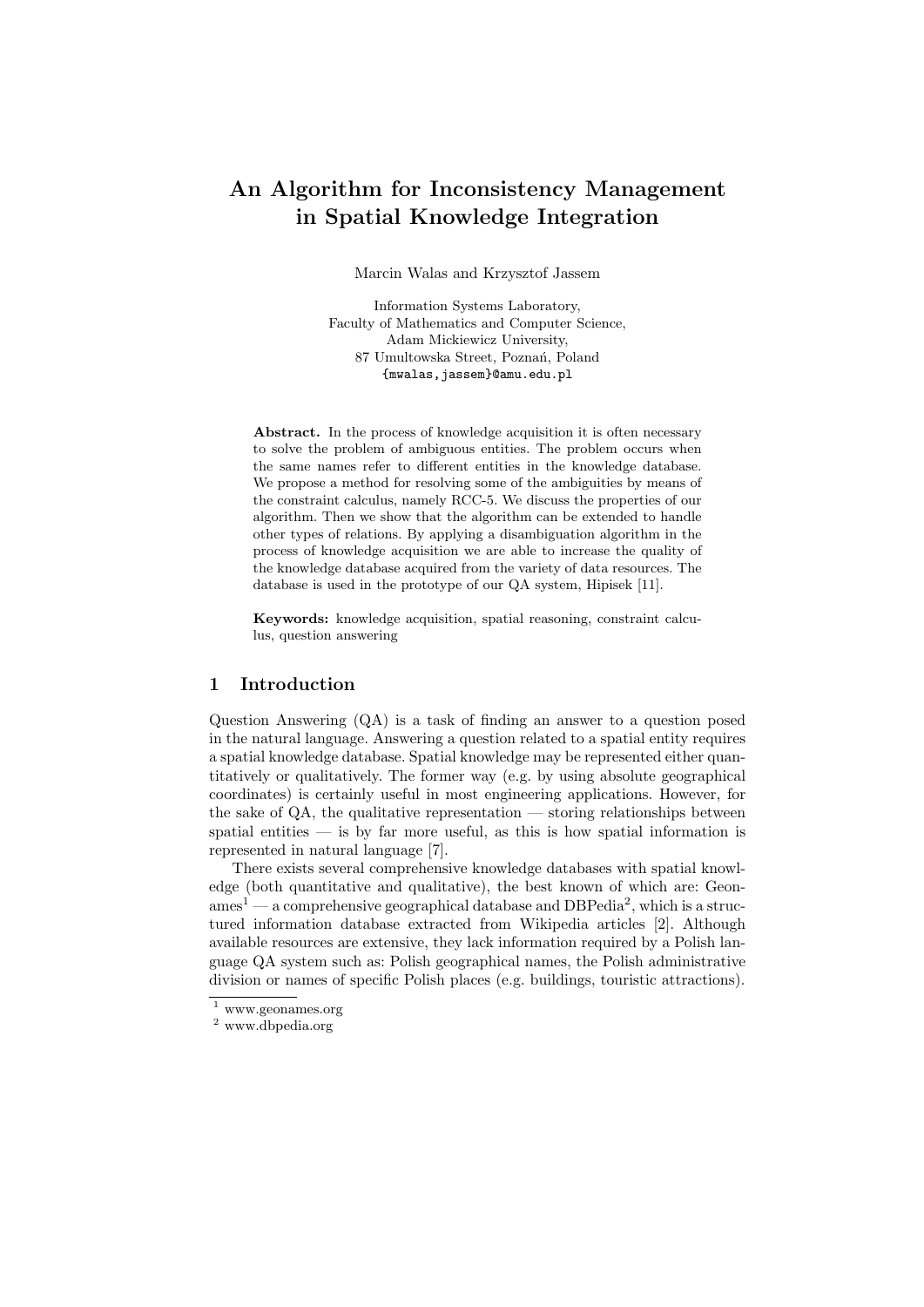Our goal is to acquire a comprehensive spatial knowledge database for the purposes of a Polish language QA system. We aim to integrate various spatial knowledge data sources, such as Geographical Information Systems (GIS), structured data sources (e.g. the administrative division database) and semistructured sources, from which we can extract qualitative spatial information (Wikipedia articles, touristic information web services).

Integration of various data resources is a common method used in the knowledge acquisition process. The Geonames project has incorporated several data resources and applied a wiki mechanism, which allows the users' community to correct mistakes and add new features. The DBPedia project is focused on data extraction from Wikipedia articles.

One of the main problems in the process of data integration is disambiguation of different entities sharing the same name. For example, the name Drawa may refer to a Polish river (an inflow of the river  $Notec$ ) or it may refer to a river in the Central Europe (an inflow of the river Danube). During the process of knowledge integration it has to be determined which is the actual entity that the name refers to.

As a solution to this problem we propose the methodology of spatial reasoning. We use Region Connection Calculus (RCC) as a general method for disambiguation. RCC is a family of calculi with the topological approach to spatial representation and reasoning. For our purposes we choose RCC-5, which allows for five relations between regions. The idea is as follows: if a new fact appears in the knowledge database (e.g. Drawa is located in Poland), then a spatial entity existing in the database (e.g. entity corresponding to the river Drawa, an inflow of the river  $Note\hat{c}$  may be assigned to the subject or the object of the fact only if that does not lead to an inconsistency in RCC-5.

The paper is organized as follows: first we briefly describe the family of calculi (called RCC) and its recent applications in similar tasks. Next, we describe the representation of our knowledge database and the process of converting spatial facts into RCC-5 relations. We describe the algorithm for incorporating facts from various data sources into our knowledge database in accordance to the facts already stored in the database. Then we propose a way to represent imprecise information. Finally, we present the results of the evaluation and formulate conclusions.

# 2 Region Connection Calculus

### 2.1 RCC-5 relations

RCC is a topological approach to qualitative spatial representation based on a primitive relation of connection between regions [5]. Relationships are defined by means of the  $C(a, b)$  relation (*connection relation*) which holds iff regions  $a$  and  $b$  share the common point. On the basis of the  $C$  relation five basic relations for RCC-5 are defined, namely: DR (discrete), EQ (equal), PP (proper part), PPI (proper part inversed) and PO (partial overlap) [1]. Figure 1 illustrates the RCC-5 basic relations.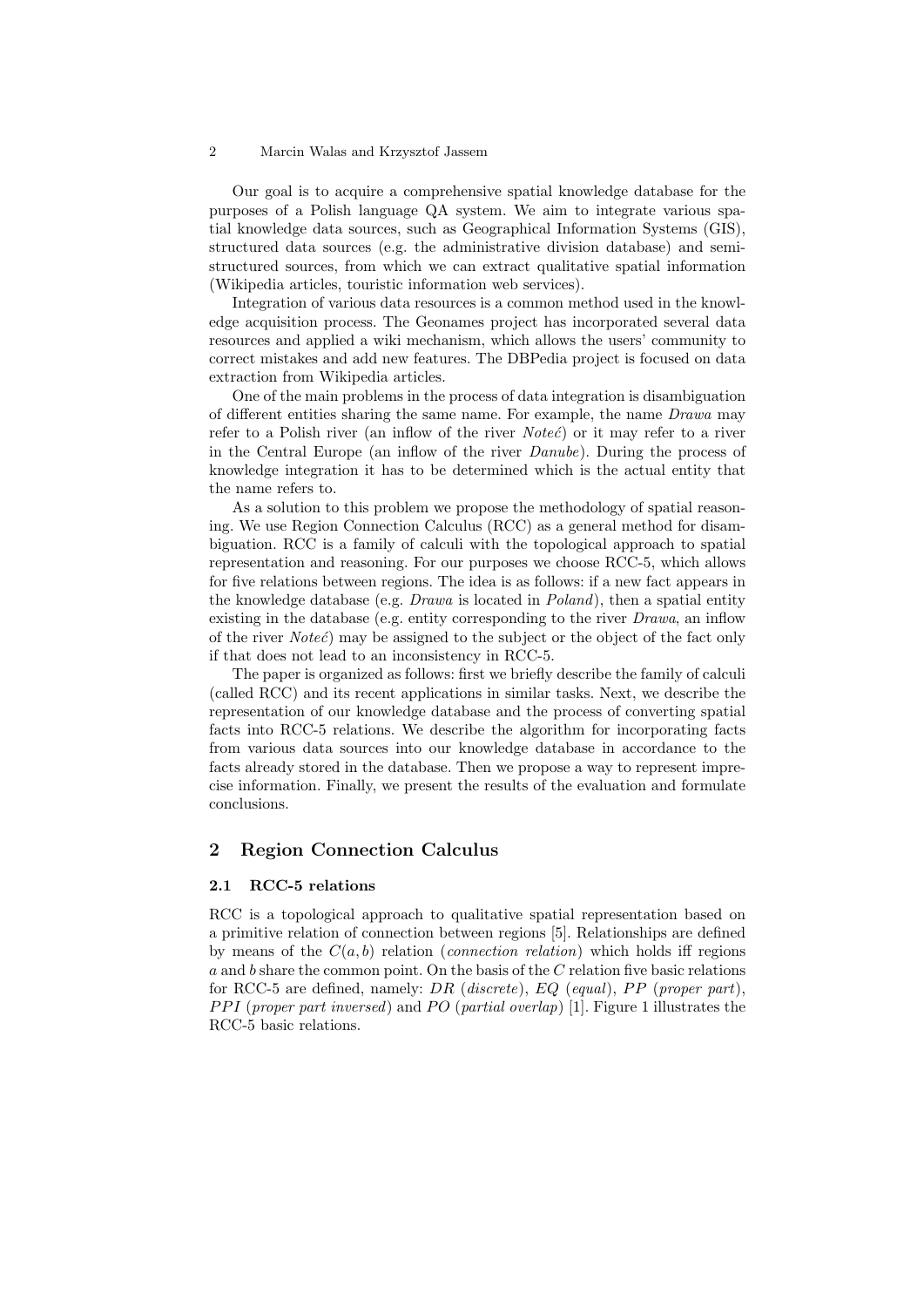

Fig. 1. The set of five RCC-5 basic relations

Any subset of the basic relation set forms a relation in RCC-5. Thus RCC-5 contains  $2^5$  relations. Universal relation (denoted  $\top$ ) is the set of all basic relations, empty relation (denoted  $\perp$ ) is the empty set of basic relations. The following operations can be defined for the RCC-5 relations set: union  $(R \cup S)$ , intersection  $(R \cap S)$ , inversion  $(R')$  and composition  $(R \circ S)$  [8].

RCC-5 relations are closed under composition and form a relation algebra [8]. In order to effectively calculate composition, a special table (called a composition table) should be designed.

### 2.2 Consistency in RCC-5

Using RCC-5 we can represent knowledge on entity relations in the form of constraints. A constraint network is formed from a set of variables V over the domain D and a set of constraints  $\Theta$  on the variables of V. A network is *consistent* if it has a solution which is an assignment of values of  $D$  to the variables of  $V$  in a way that all constraints are satisfied [8]. It is proven that the consistency problem is NP-complete for RCC-5 [6].

A path-consistency serves as a common approximation of the constraint satisfaction problem. A given constraint network is path-consistent iff for any consistent instantiation of any two variables there exists an instantiation of any third variable s.t. all three variables taken altogether are consistent. To enforce path-consistency, the following operation is used for two variables i and j [8]:

$$
\forall_k R_{ij} \Leftarrow R_{ij} \cap (R_{ik} \circ R_{kj})
$$

The operation is used until a fixed point is reached. The resulting network is equivalent to the initial network (both share the same set of solutions).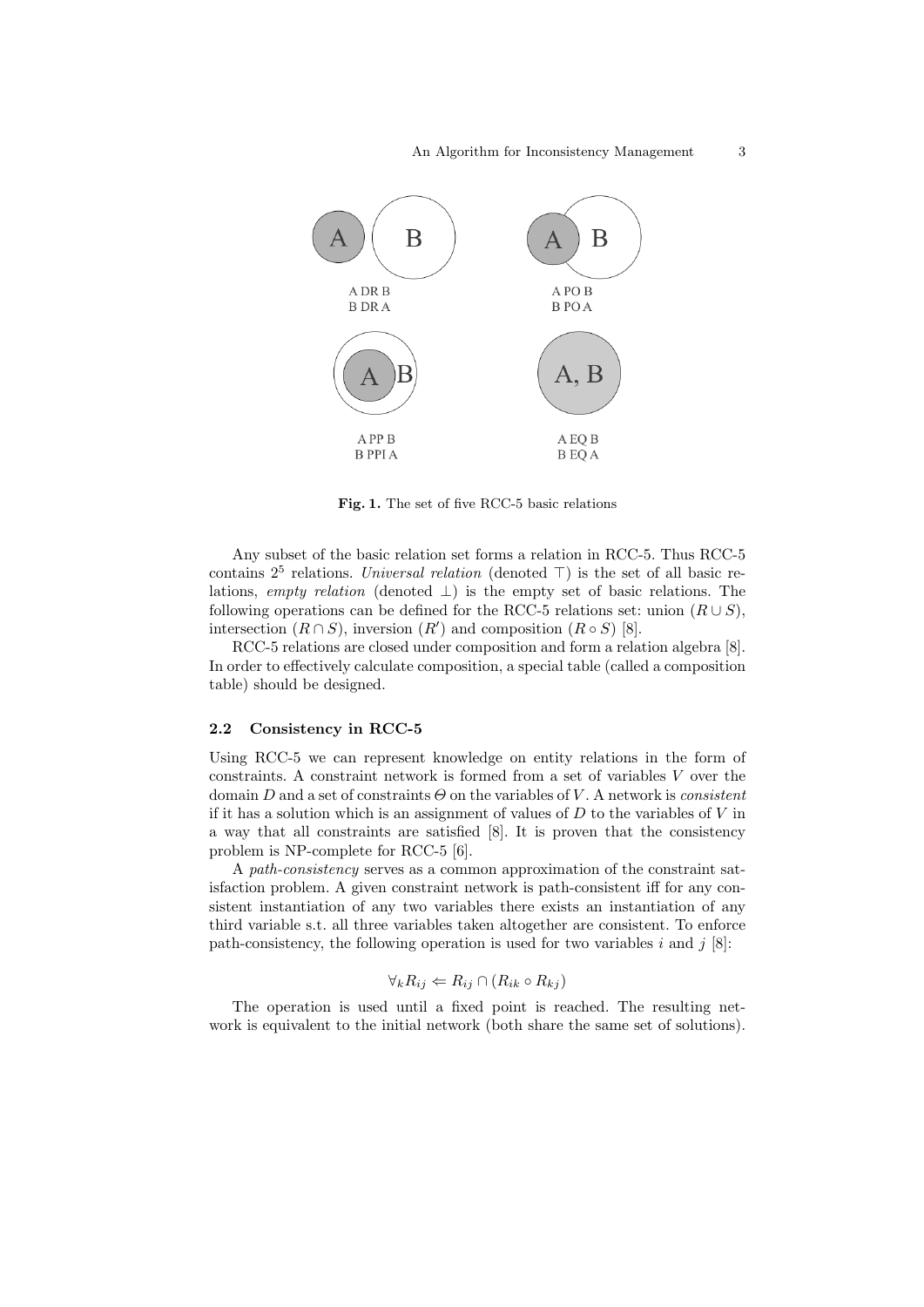If an empty set is present in the resulting network, then the initial network is not consistent. Otherwise the resulting network is path-consistent [8].

In the general case path-consistency does not imply consistency. Renz and Nebel in [6] define a subclass of RCC-5 relation set (called  $\hat{H}_5$ ) in which pathconsistency decides consistency. The  $\hat{H}_5$  class contains 28 out of 32 RCC-5 relations, and includes all basic relations and the universal relation.

# 2.3 RCC-8

RCC-8 is an extension of the RCC-5, which consists of eight basic relations:  $DC$  (disconnected),  $EC$  (externally connected),  $PO$  (partially overlap),  $TPP$  $(tangential proper part), NTPP (non tangential proper part), EQ (equal), TPPI$ and  $NTPPI$  (inverse of  $TPP$  and  $NTPP$  respectively).

The consistency problem is proven to be NP-complete in the RCC-8 [6]. Therefore path-consistency method is used to solve RCC-8 consistency problem.

### 2.4 Applications

Constraints calculi are used in the human-computer interaction systems and systems that use semantic knowledge. Vetulani et al. in [10] describe the XCDC calculus (which is based on spatio-temporal relations) applied in the module of dialogue analysis. Stocker and Sirin in [9] apply the RCC-8 calculus to support qualitative spatial reasoning in a query answering engine. Hogenboom et al. in [4] use RCC-8 to represent spatial knowledge in the Semantic Web (in OWL).

In our approach the reasoning itself is not a main issue. We use spatial reasoning only as one of the criteria to decide which entities should be assigned to processed facts. This helps us disambiguate entities bearing the same name and increase quality of the knowledge database without costly human work.

In our knowledge acquisition system we focus mainly on two relations between spatial entities: A is located in B and A overlaps with B. Therefore we decided to choose RCC-5, whose relations set corresponds to those maintained in our system. However, our algorithms can be easily adapted to use within other constraint calculi. As an example we describe application of the RCC-8 calculus in order to handle imprecise information.

# 3 Facts in the database

In our knowledge database we store entities and facts. An *entity* is a notion for an individual object in the real world. One entity may have different names in different languages. One entity belongs to exactly one type. Entity types form a taxonomy. For example the city of Warsaw (a capital of Poland) with three possible names: Warszawa (Polish), Warszawka (Polish, informal) and Warsaw (English) forms one entity of the type city in our database.

A fact is a triple: subject entity, predicate name and object entity. A fact is the only way of knowledge representation in our database. Predicate name is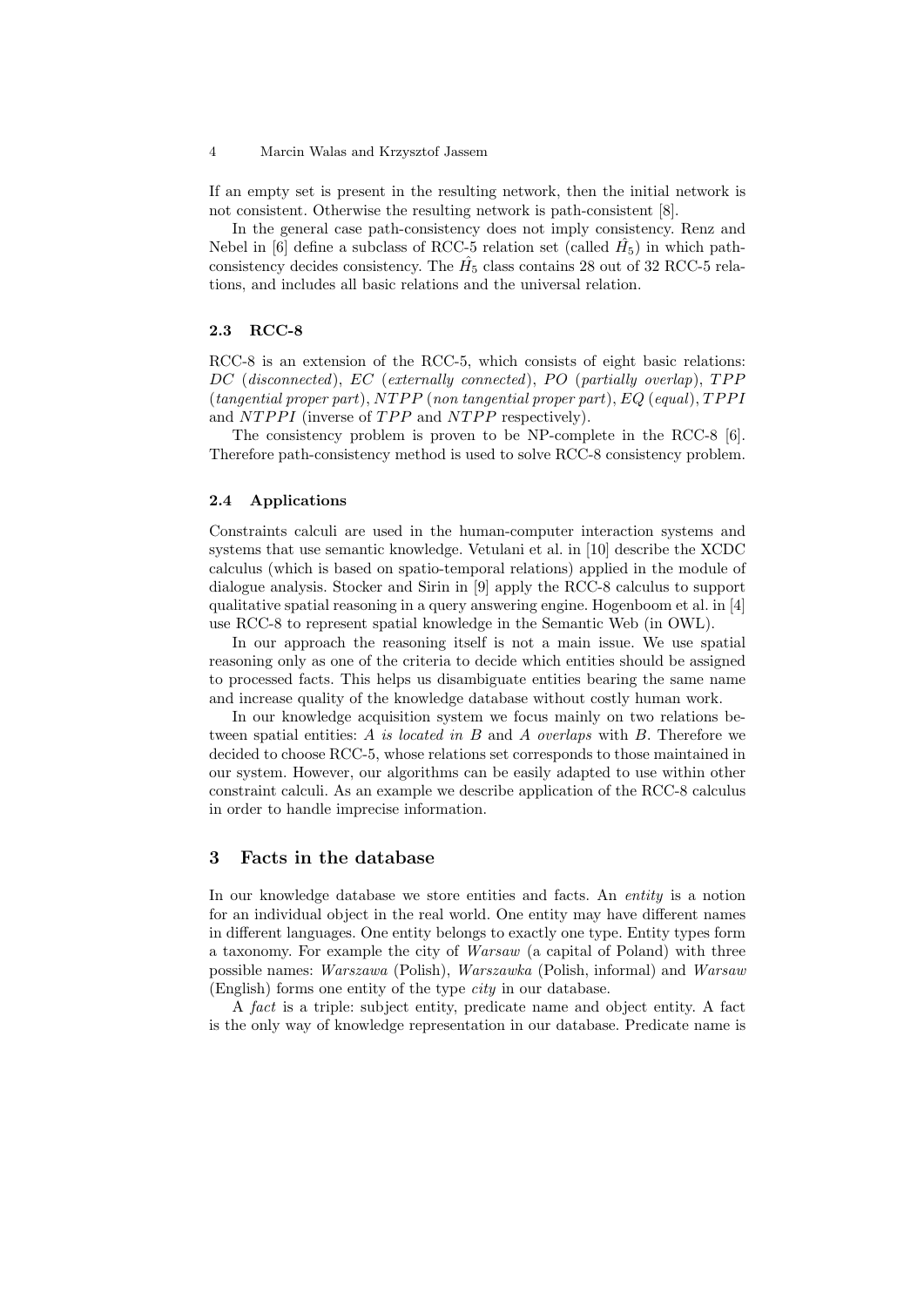a name of the relation that holds between subject and object. Predicates are typed to form a taxonomy. An example of the fact that Warsaw is located in Poland is a triple: (city Warsaw, is located in, country Poland).

Our entities taxonomy includes 80 entity types, among which 45 are spatial entity types. The taxonomy is based on Geonames feature codes and on the general ontology of entities used in the Polint-112-SMS project described in [10]. Entity types are organized in a hierarchical way. The relation types taxonomy includes 15 relations among which 4 are qualitative spatial relations.

The creation of a constraint network from the set of facts is done by conversion of each fact subject and object to network node and transformation of the fact relation type to the corresponding calculus relation. We define, that a fact is calculus transformable, if the fact relation type is semantically equivalent to a calculus relation. The following transformations are set:

- $-$  is located in  $\rightarrow PP$
- $-$  overlaps  $\rightarrow PO$
- $-$  is partially located in  $\rightarrow$  {PP, PO}

We assume that the universal relation holds between entities for which no information is available. Following Gabrielli [3] we assume that spatial entities are approximated by regions in Euclidean topological space.

Some of the relations can be inferred from the world knowledge, thus we do not store them in the database. For example, we do not keep the fact that the continent of Europe is discrete with South America. Instead, we store the rules for indirect semantic relation. This includes granularity issues, like deciding that some of the entities may be considered point-like (e.g. one building can not be inside another building). Indirect semantic relations use only DR relation.

Linking entities with indirect semantic relations is executed using handcrafted rules. Exemplary rules are:

- 1. If subject and object entities are of the building type or any of its subtype, then they are discrete  $(DR)$ ,
- 2. If subject and object entities are of the same leaf type (have no subtypes in the taxonomy) then they are discrete  $(DR)$ .

We use the following procedure to create a constraint network for a given calculus:

Create constraint network from the set of facts F

```
procedure CreateNetwork(F)
input:
set of facts F
temporary set of facts T := F
begin:
1. repeat
2.1. changed := false
2.2. for each fact f from T:
```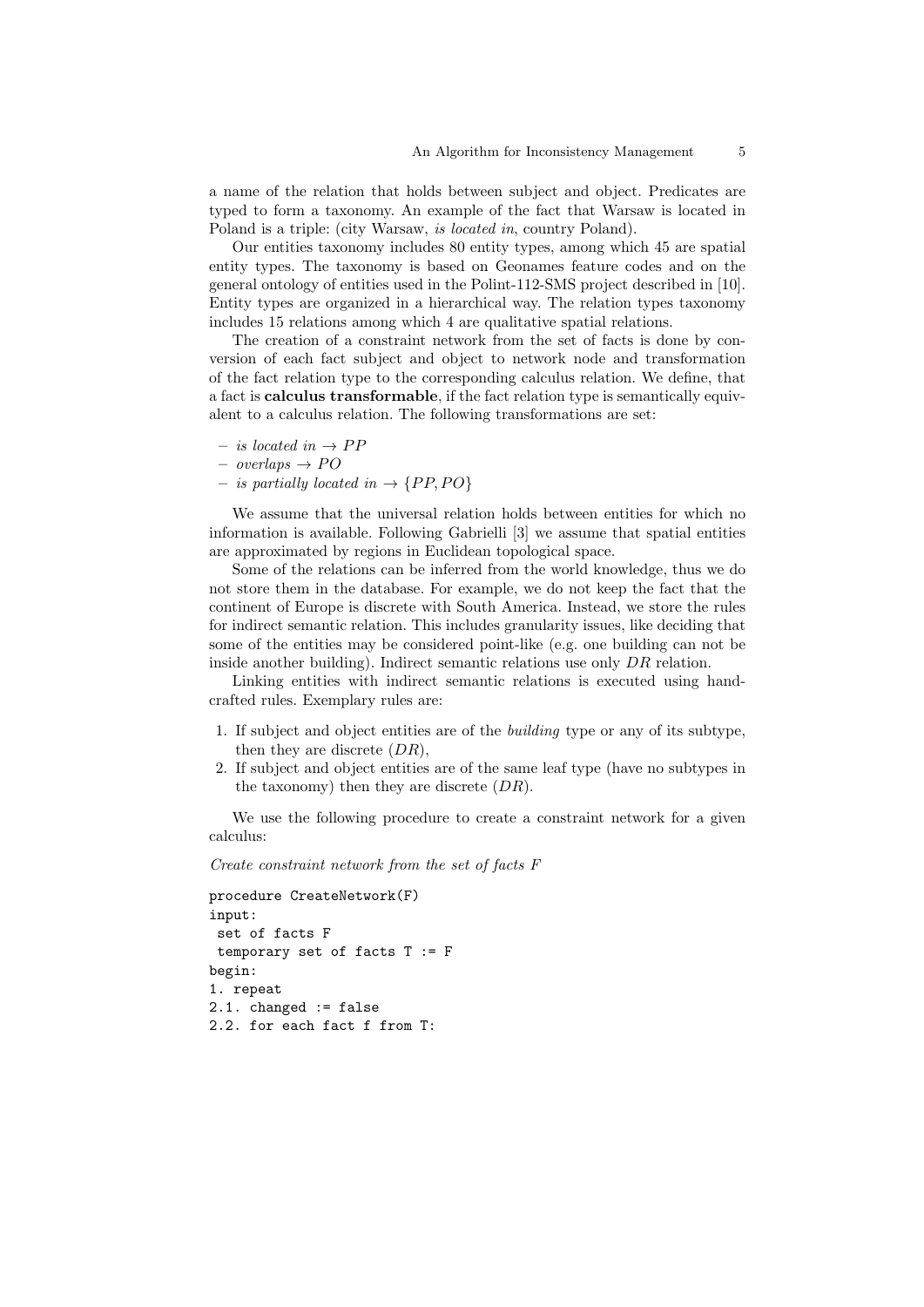```
6 Marcin Walas and Krzysztof Jassem
```

```
2.2.1. if f is calculus transformable then
2.2.1.1. transform f into a calculus relation e
2.2.1.2. add e to N; if new entity is added to N
         then set changed := true
2.2.1.3. search in the knowledge database
         for calculus transformable facts with
         identical subject as the subject or object of f;
         add them to T
2.3. for each pair of entities from N which are not related
     link them with indirect semantic relations.
2.4. set F := T and clear T.
3. until changed
4. return N
```
Potentially, the network that we create may contain a large number of entities. In fact we use only small local paths inside the network. This is due to the fact, that we expand our network only in "one direction" (see point 2.2.1.3. of the CreateNetwork procedure) and that we actually store facts in "one direction" (e.g. we store the fact that  $A$  is located in  $B$ , but not the fact that B contains A).

# 4 Adding facts to the database

In this section we describe the implementation of RCC-5 in the process of developing the spatial knowledge. We develop our knowledge database by integrating various data resources. A sketch of the algorithm for adding a fact to the database is given below:

Adds a fact to the knowledge database

```
procedure ProcessFact(f)
input:
processed fact f (subject, predicate_name, object)
begin:
1. search the database for entities that are
  either candidate subjects or candidate objects.
2. select the best pair (s, o) of candidate entities.
3. if the corresponding constraint network is path-consistent,
   then assign the pair (s, o) to f.
4. otherwise go back to (2).
5. if no appropriate pair (s, o) has been found,
   try one of the following:
5.1. introduce a new entity for
    either subject or object of f
5.2. otherwise, introduce new entities for
     both subject and object of f
```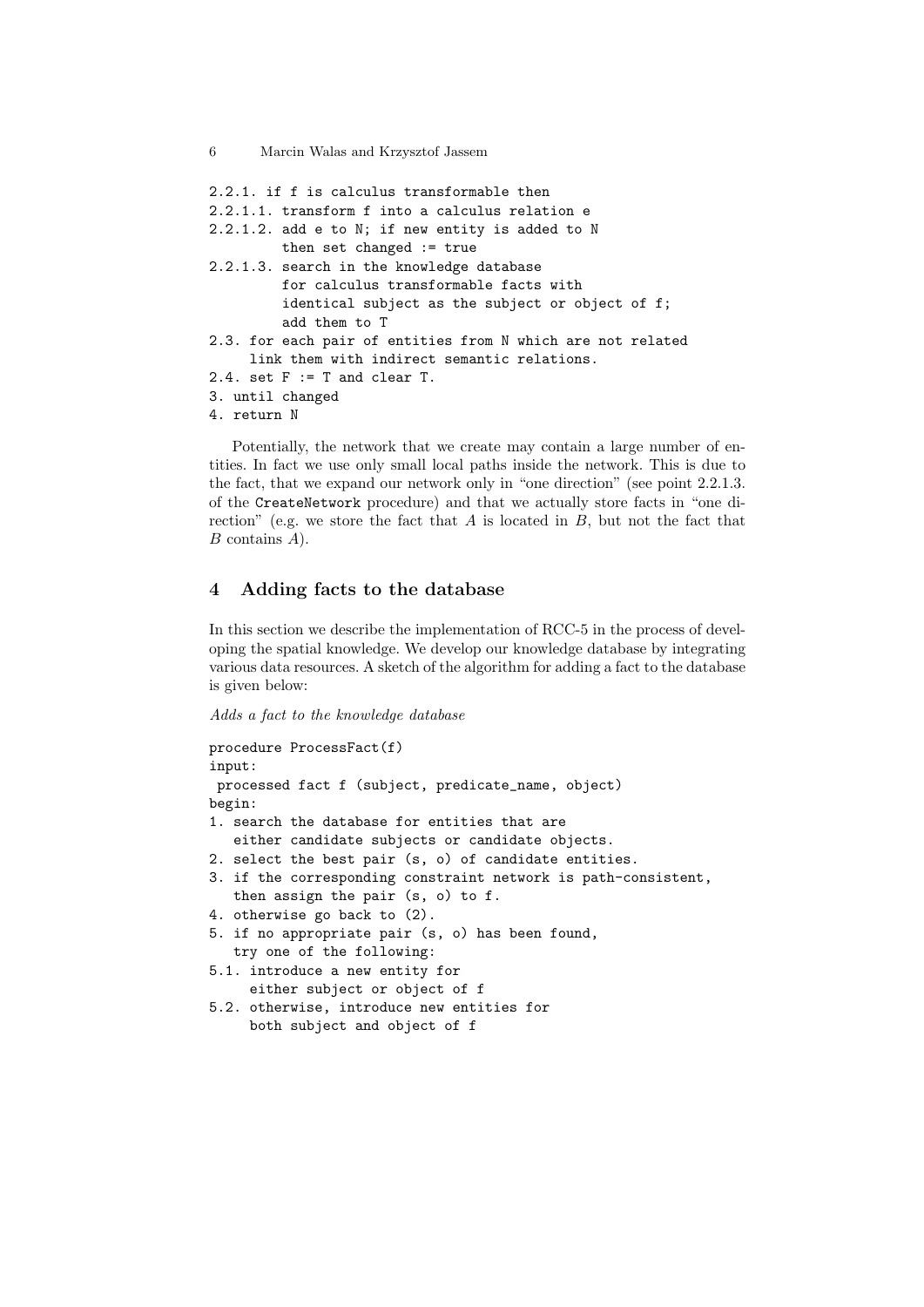Candidate entities are those, whose names are consistent with the names occurring in the fact (e.g. the names have at least one word in common) and are of the consistent type (the types are equal or one is a predecessor of the other in the taxonomy).

To check consistency of the network for a given assignment of entities  $(s, o)$ to f, we use the procedure CheckConsistency:

### Checks path-consistency for a new fact

```
procedure CheckConsistency(f, s, o)
input:
 processed fact f,
 candidate pair of attachments for subject and object (s, o)
begin:
1. create the constraint network assuming that s and o
   are assigned to f: use the CreateNetwork procedure.
2. use path-consistency method on the constraint network
3. if the resulting network path-consistent then succeed;
   otherwise, fail (<s, o> assignment to f is inconsistent
   with the knowledge database).
```
Consider the following example: a new fact Drawa (type: river) overlaps Croatia (type: country) is being processed. Assume that the database contains:

- the fact: Drawa (river, id:1) is located in Poland (country, id:2),
- the entity: Croatia (country, id:3).

In the first step the candidates are searched for in the knowledge database. The results are: one-element set  $\{Drawa (river, id:1)\}$  for the subject and oneelement set  ${Corona (country, id: 3)}$  for the object. The following candidate entities may be assigned to the names Drawa and Croatia occurring in the new fact:

- 1. Assign entity (id: 1) to Drawa and entity (id: 3) to Croatia
- 2. Assign entity (id: 1) to Drawa and introduce a new entity for Croatia
- 3. Introduce a new entity for Drawa and assign entity (id: 3) to Croatia
- 4. Introduce new entities for both Drawa and Croatia

The algorithm starts with checking the first possibility. An initial constraint network is created (see figure 2). Then, the final network is constructed (see figure 3). The network is verified for consistency and the result is negative (as we assume that two countries: Croatia and Poland should be discrete).

Introducing a new country entity for Croatia and assigning id: 1 to Drawa (possibility 2.) also leads to the same inconsistency (two countries should be discrete).

Finally, assigning a new entity to Drawa (possibility 3.) does not lead to inconsistency: there exist a river entity named Drawa that overlaps with Poland and a new river entity Drawa that overlaps with Croatia.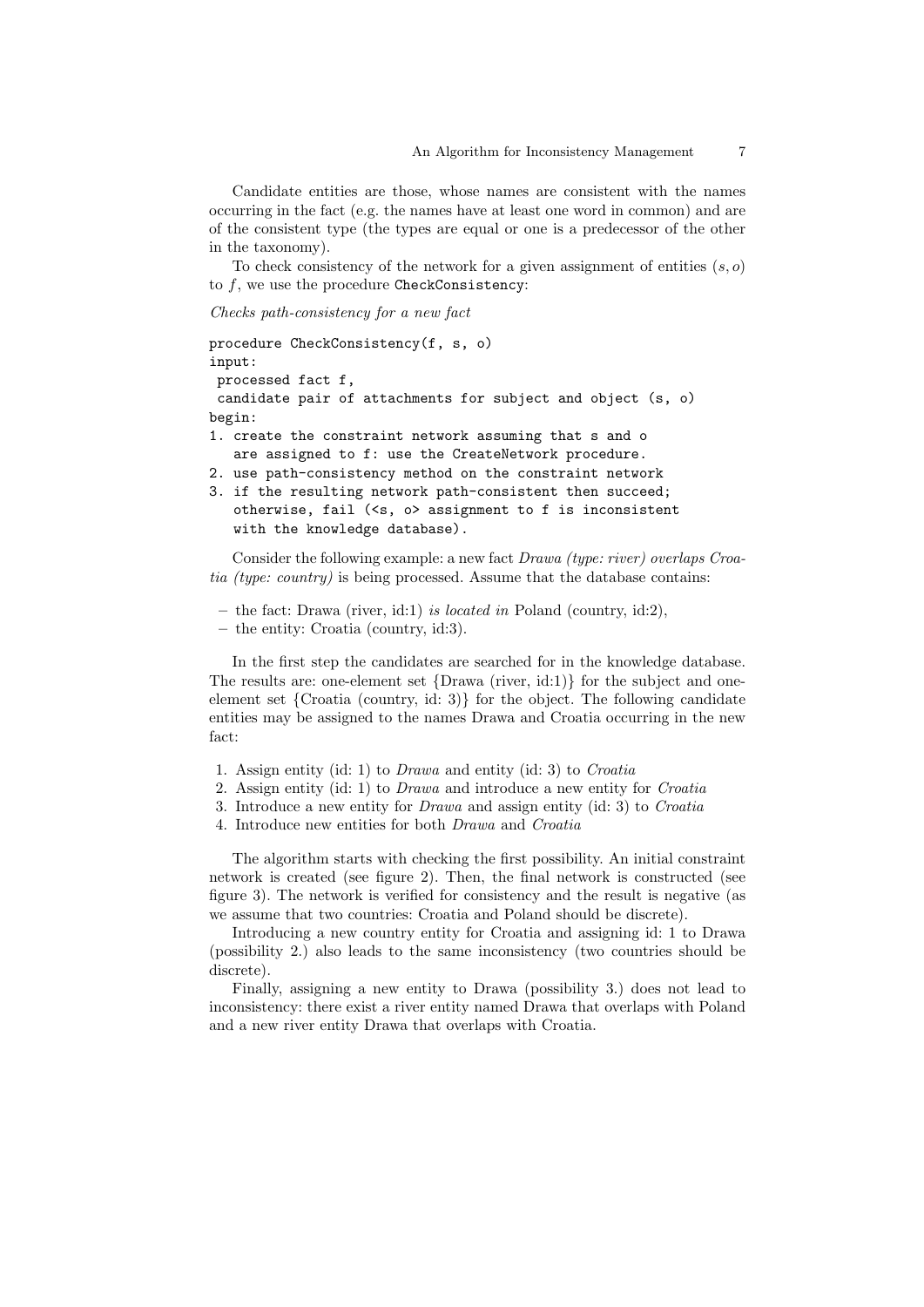

Fig. 2. Initial RCC-5 constraint network Fig. 3. Final RCC-5 constraint network

### 4.1 Analysis of the algorithm

In this section we show that the path-consistency method used in the Check-Consistency procedure decides consistency.

Algorithm attribute 1 For any pair of nodes  $v$  and  $w$  of the constrain network N created by the function CreateNetwork  $(v, w)$  the constraint is one of:

- 1. the universal relation,
- 2. the relation created via transformation of the predicate into a RCC-5 relation,
- 3. the relation created via indirect semantic rules.

Corollary 1. A constraint network N used in the procedure ProcessFact uses only relations from the  $\hat{H}_5$  relation set.

As was said in section 2.2 Renz and Nebel shown that in the  $\hat{H}_5$  pathconsistency decides consistency, which leads to the final corollary:

Corollary 2. The CheckConsistency algorithm decides the consistency of the network.

# 5 Algorithm extension

We have observed that some of the knowledge sources processed by our knowledge acquisition system provide additional quantitative information (e.g. population, surface or elevation). We decided to use such kind of information in the process of disambiguation.

Our first approach was to compare the corresponding values and check if they are equal to those already stored in the database. This approach was not effective because most of the sources contain information, which values differ to some extent. For example the city of *Boston* (USA) has the population of 625,087 (according to Wikipedia) or  $594,034$  (according to MongoBay<sup>3</sup>).

In the extended algorithm we introduce the *approximate* relation, which allows to compare values with a certain tolerance level. Our goal is to model this relation in the RCC.

<sup>3</sup> http://world.mongabay.com/polish/population/pl.html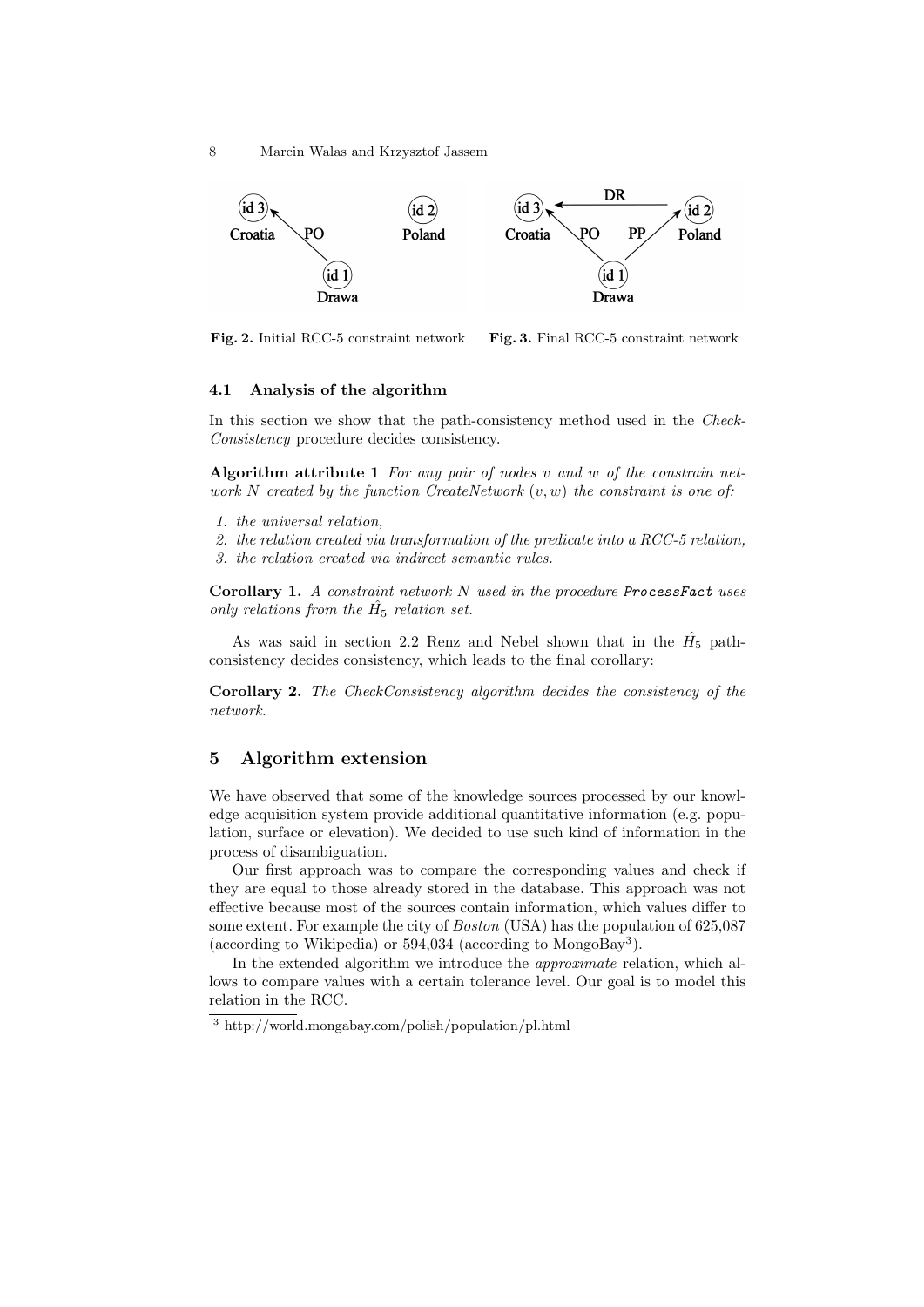### 5.1 Q3 set of relations

We define the following relations:<sup>4</sup>

- $-$  equal $(x, y) \Leftrightarrow |x y| = 0$ ,
- aprox(x, y) ⇔ |x − y| > 0 ∧ |x − y| < ,
- notequal(x, y) ⇔ |x − y| ≥ .

We define the  $C$  relation as follows:

$$
\forall_{x,y \in \mathbb{R}} C(x,y) \Leftrightarrow |x - y| < \epsilon
$$

Then, the following holds (see  $[12]$ ):<sup>5</sup>

$$
\forall_{x,y \in \mathbb{R}} DC(x,y) \Leftrightarrow \text{notequal}(x,y)
$$

$$
\forall_{x,y \in \mathbb{R}} EQ(x,y) \Leftrightarrow \text{equal}(x,y)
$$

$$
\forall_{x,y \in \mathbb{R}} ONE'(x,y) \Leftrightarrow \text{aprox}(x,y)
$$

This allows us to use RCC-8 as a model for our approximate comparison.

### 5.2 Application to the disambiguation algorithm

In order to handle "approximacy" the disambiguation algorithm is modified as follows:

- we allow to add multiple facts at one time (all considering one subject),
- we define calculus transformable relations:  $equal$  and  $approximate$ , which are modeled in RCC-8 by  $EQ$  and  $EQ, ONE'$  respectively,<sup>6</sup>
- we define indirect semantic rules for the value entities with respect to the  $C$ relation defined in section 5.1.

We take the following assumptions about quantitative information:

- all values in the knowledge database are in the equal relation,
- values introduced by a new source are considered as approximate,
- each entity can have at most **one** value of each type.<sup>7</sup>

Reasoning is carried out using path-consistency algorithm. Remark that we do not need to apply extensive modifications to our disambiguation algorithm. We only need to specify the calculus transformable relations and indirect semantic rules.

Consider the following example: the following set of facts is being processed:

 $5$  ONE' is the short form of: {EC, PO, TPP, NTPP, TPPI, NTPPI}. The name refers to the RCC3 relation  $ONE$ 

 $^4$  The parameter  $\epsilon$  is used to set a level of tolerance when comparing two values.

 $6$  Remark that the precise meaning of *approximate* relation is: *approximate* or equal

<sup>7</sup> Hence if the source contains value for the quantitative relation, which is already stored in the knowledge database, the new value is used only for disambiguation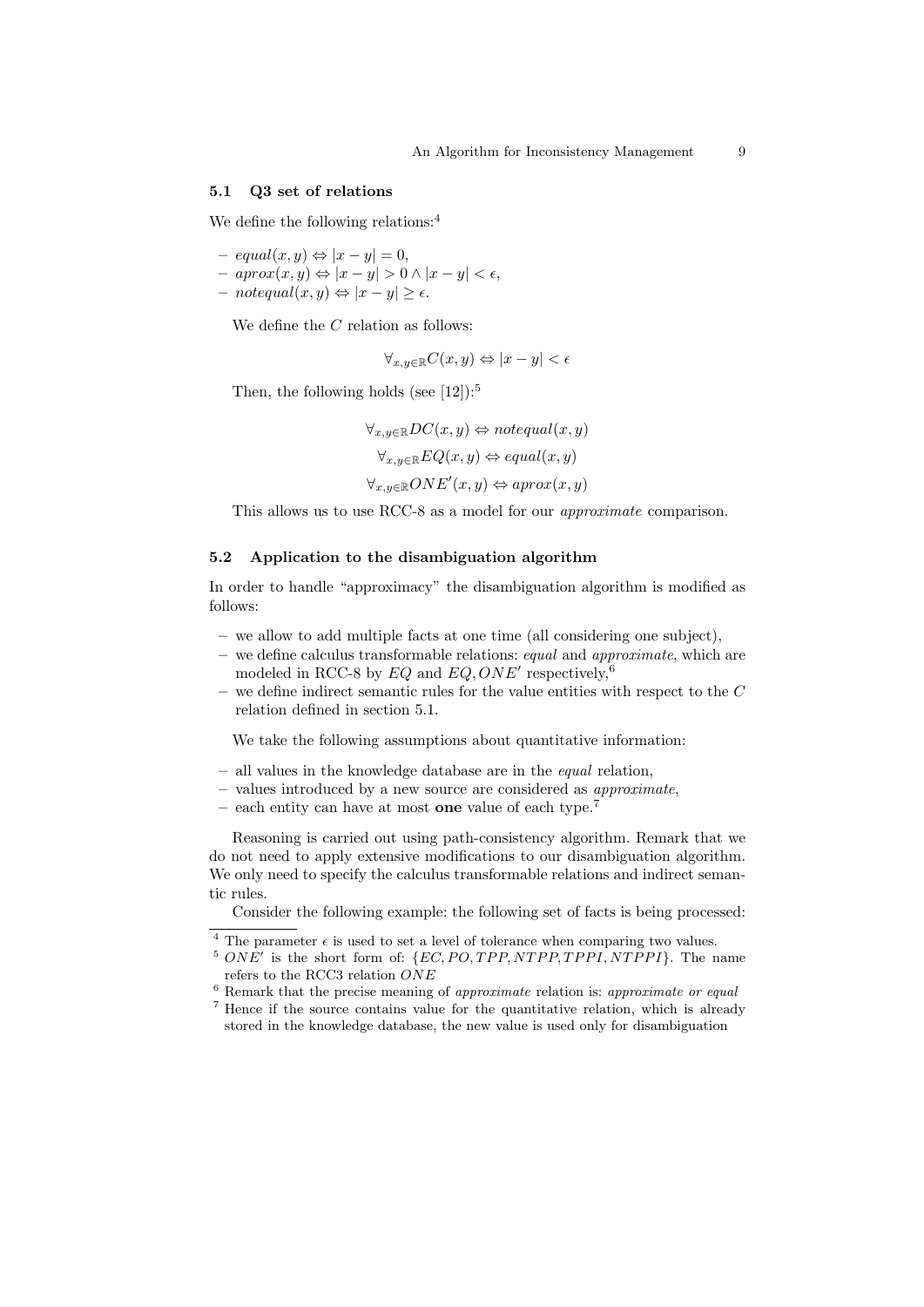

Fig. 4. Constraint network created when the name Boston refers to one city (the difference of population is in the degree of tolerance)



Fig. 5. Constraint network created when the name Boston corresponds to different cities (the population difference is too high)

```
Boston [city], is located in, USA [country]
Boston [city], population, 559,034 [value]
```
Assume that the following facts are stored in the knowledge database:

Boston [city] id:1, is located in, USA [country] id:2 Boston [city] id:1, population, 625,087 [value]

Remark that the entity *Boston* stored in the database is likely to be equal the new entity introduced by the processed fact. This is confirmed by the disambiguation algorithm, which in the first try assigns new fact entity Boston, to the entity with id 1. The corresponding quantitative knowledge constraint network is consistent (see figure 4), but no new facts are stored in the database (we do not store more than one population fact). Remark that if we do not allow for the *approximate* comparison we would end up with a new *Boston* entity (since it would be inconsistent with the fact stored in the database).

Now assume that we process the following fact set:

Boston [city], is located in, USA [country] Boston [city], population, 8,023 [value]

In this case the new entity Boston and the entity Boston stored in the knowledge database are different cities. Remark that spatial relations are not sufficient to distinguish those cities (because both are located in the USA). However, using quantitative information, we end with the inconsistent constraint network (see figure 5). This way we identified that in this case the name Boston refers to a different city.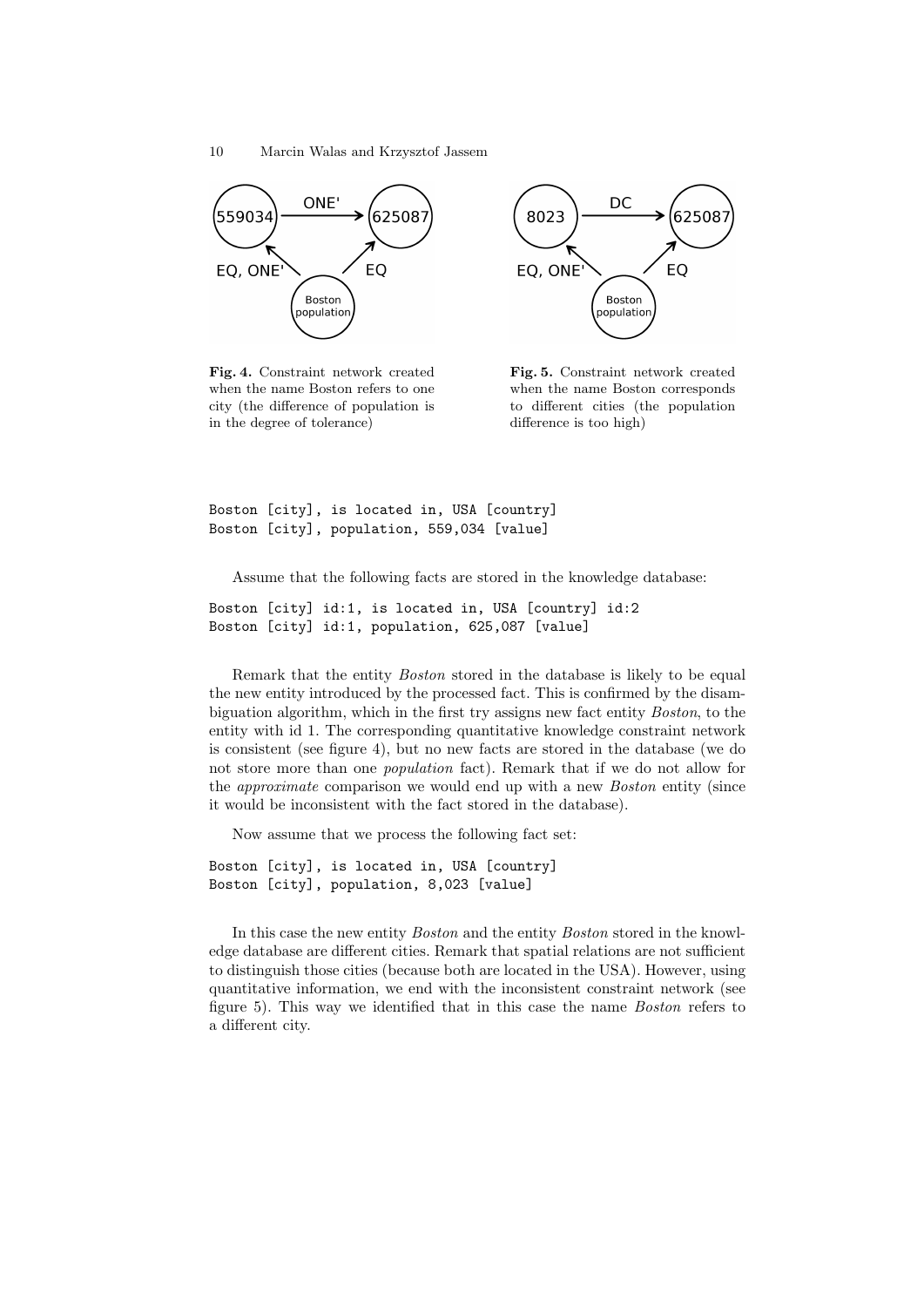Table 1. Comparison of the number of acquired entities in the baseline version of HipiSwot and the final version

|                                              | Baseline version Final version |         |
|----------------------------------------------|--------------------------------|---------|
| Total number of entities                     | 232.710                        | 261,063 |
| Number of spatial entities                   | 111,891                        | 147,085 |
| Total number of facts                        | 307,668                        | 298,002 |
| Number of qualitative spatial relation facts | 191,715                        | 186,829 |

# 6 Results and evaluation

We applied the above algorithms to our knowledge acquisition system HipiSwot. We processed 9 resources which are: an administrative division database (TERYT), Geonames project, data extracted automatically from Wikipedia categories and web services with touristic or geospatial information.

We compared the baseline version (without the disambiguation mechanism applied) with the final version. Both versions of the system integrated the same set of data sources into the knowledge database. Using the baseline version of the system we obtained 111, 891 spatial entities and 191, 715 facts concerning qualitative spatial relationships. Using the final version we obtained respectively 147, 085 spatial entities and 186, 829 facts. A significant increase in the number of spatial entities is due to the introduction of new entities when inconsistency with the knowledge database was identified. A little decrease in the number of facts obtained is due to applying a discarding mechanism for some data resources (some resources with lesser quality were blocked from introducing new facts). Table 1 shows the results for both versions.

In the consistency check experiment we computed the number of inconsistencies occurring in the baseline version. For each spatial entity in the knowledge database we created the constraint network for all facts attached to the entity. We checked if the network was path-consistent. If not, we marked entity as inconsistent. We identified that out of 111, 891 spatial entities about 21.6% (24, 170 entities) were inconsistent. All these inconsistencies were removed in the final version, due to the implementation of RCC.

### 7 Conclusions

In this paper we proposed an implementation of RCC to disambiguate entities in the process of knowledge acquisition. We described an algorithm that allows for discarding ambiguities, which are not path-consistent with the already acquired knowledge. We created an initial version of a knowledge database for a Polish QA system by integrating various data resources. We evaluated our results by comparing them to an earlier version of the data set.

Our algorithms are calculus-independent and may be adopted to any constraint calculus. One needs only to define the rules for transformation of the